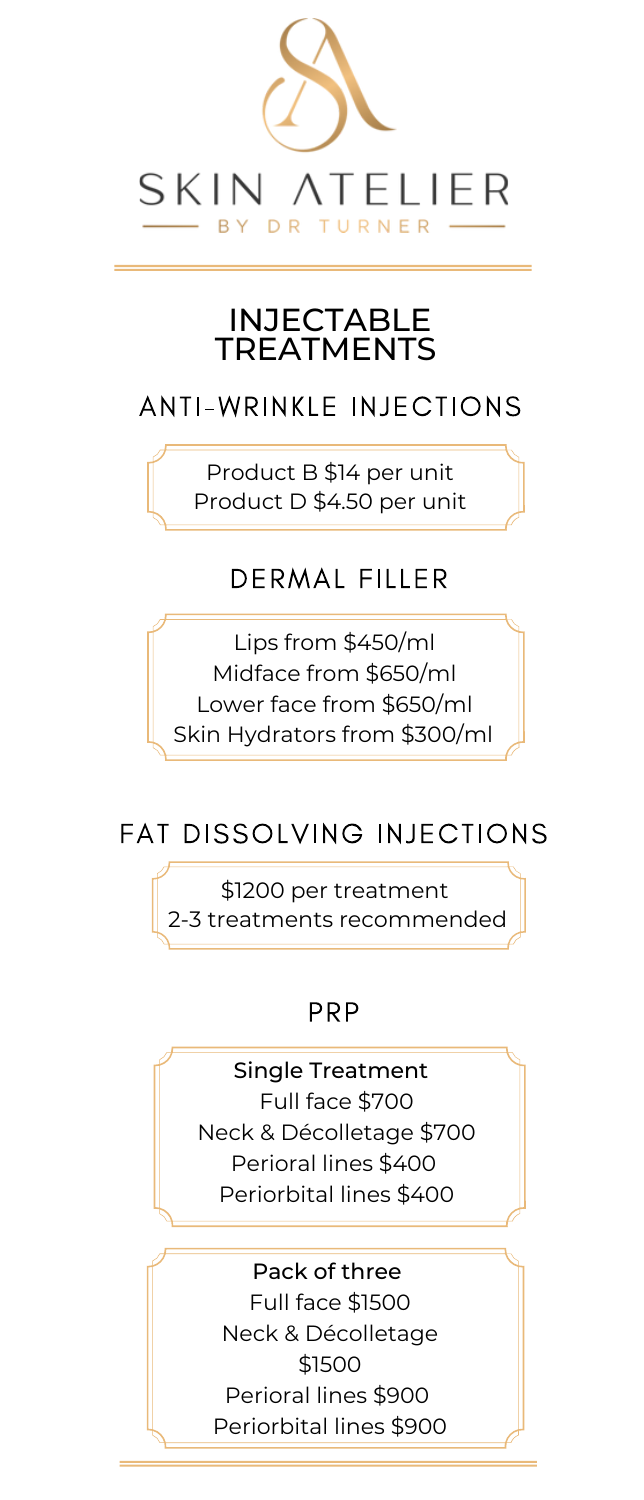

# LASER TREATMENTS

**COOLVIEW** 

Corrective treatment for uneven skin tone including redness and pigmentation

> Single Treatment Full face \$350 Neck \$250 Décolletage \$350 Hands \$250 Min Area \$150 Pack of three Full face \$900 Neck \$650 Décolletage \$900 Hands \$500

> > Pack of six Full face \$1500 Neck \$1200 Décolletage \$1500 Hands \$850

## COOLVIEW-VASCULAR

Vascular treatment to broken capillaries, spider veins, venus lakes etc.

Full face \$450 cheeks \$300 Nose & Chin \$300 Nose \$150 Chin \$150 Leg veins from \$150